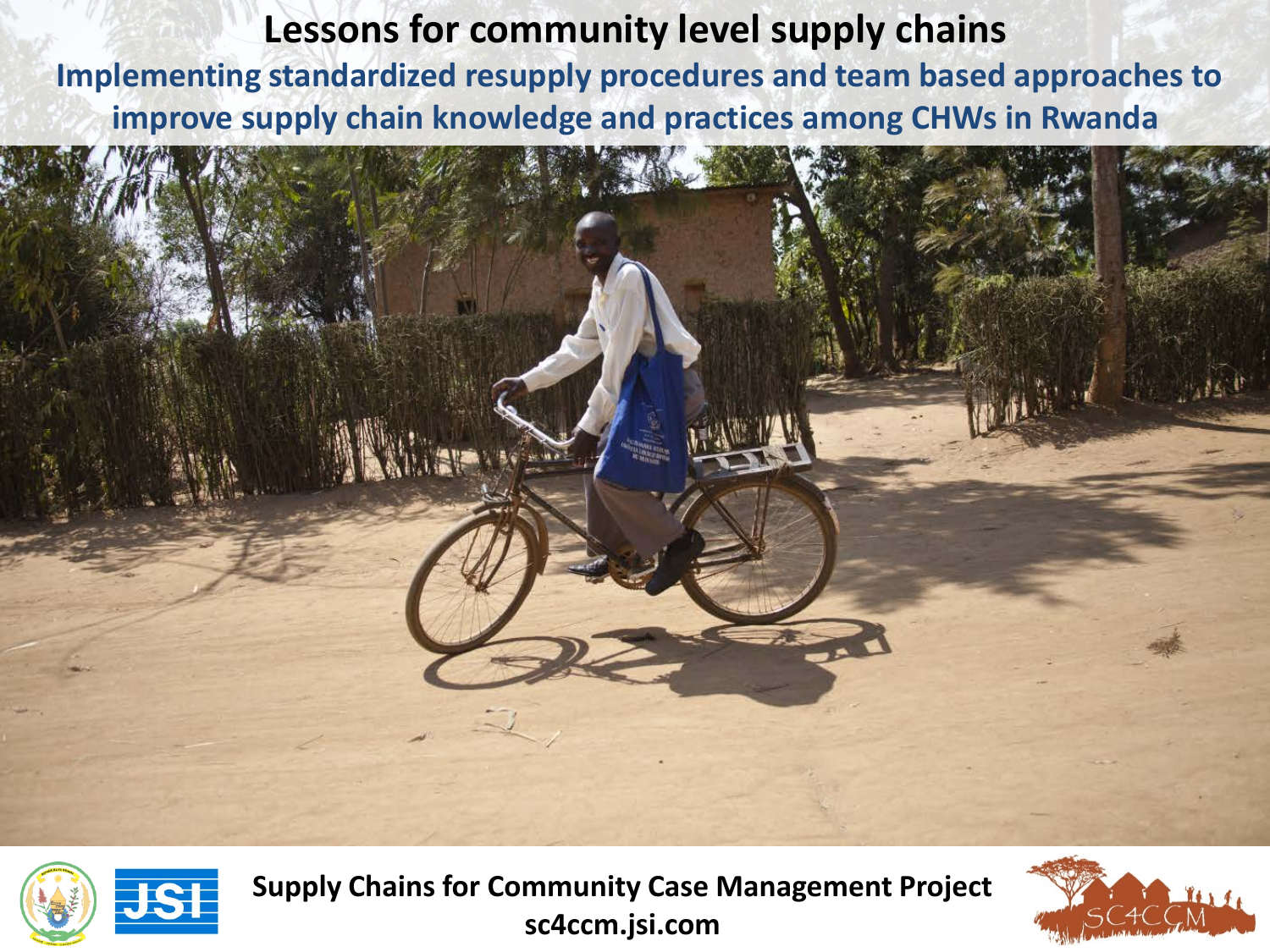# **Rwanda iCCM Program Overview and Problem Statement**

#### **Baseline Results (2010)**

- **49%** of CHWs who manage health products had 5 CCM tracer drugs\* in stock on day of visit
- No standard procedures or formulas for calculating resupply quantities for CHWs
- Information flow **not aligned**  with product flow; CHWs report to multiple places, but often not to their resupply point.



### **Rwanda Context**

- 30,000 CHWs (binomes) are trained to provide CCM to children under 5 in their villages
- CHWs organized into cells of 10-12 CHWs/cell
- Each cell has a CHW designated as the cell coordinator, who takes on added coordination responsibilities in addition to being a CHW
- CHWs manage up to six commodities for CCM

Results pointed to problems with **Product Flow** – no procedures to support resupply quantities; **Data Flow** - lack of CHW logistics data visibility; and **Effective People** - weak coordination between CHWs, health centers (HCs) and districts as barriers to community level availability of medicines which impacted motivation

\* amoxicillin, ACT 1x6, ACT 2x6, ORS, zinc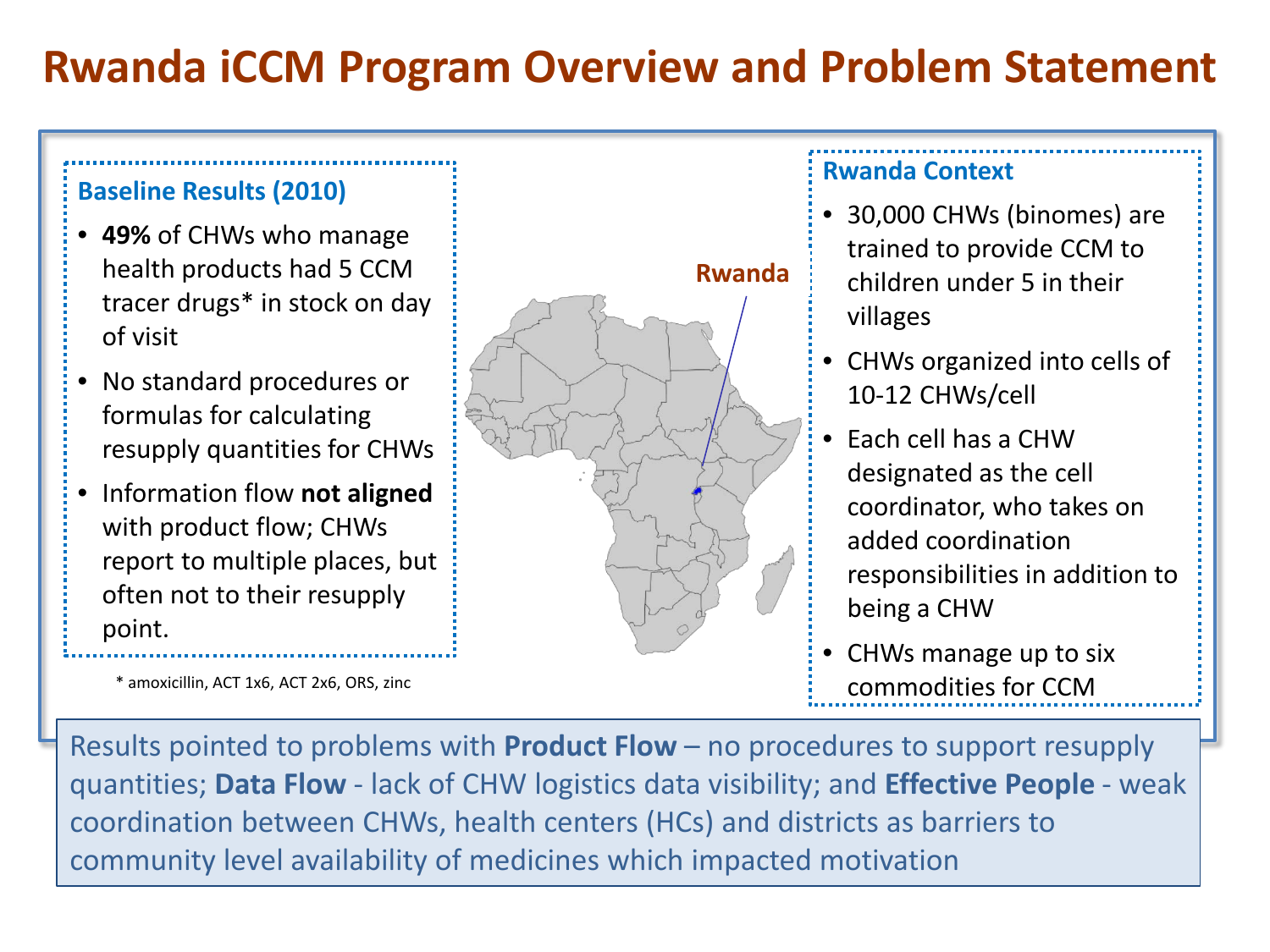## Product Flow and Data Flow: Coordination and Standard Resupply Procedures



**MOH integrated** implementation of supply chain interventions to other CHW trainings and **coordinates procurement** with government and donor funding

#### **MOH Coordination (national)**

- MOH conducts regular annual quantification for CCM
- MOH introduced unique product formulations and/or packaging for CCM, making it easier to ensure quantities would reach CHWs
- MOH coordinates budgets for procurement of medicines and products for CCM
- MOH procures all products used for iCCM



Addressed challenges with stock management and data visibility by implementing simple **standardized resupply procedures (RSPs)**…

### **RSPs (6 districts)**

- CHWs provide stock on hand data to Cell Coordinators (CCs) who are peer CHWs monthly
- CCs use resupply "magic calculator" to determine resupply quantities
- HCs collect resupply worksheets from 10-15 CCs instead of 100+ CHWs to fill orders
- HC packs orders while CCs are at monthly HC meeting; afterwards CCs collect products and distribute to CHWs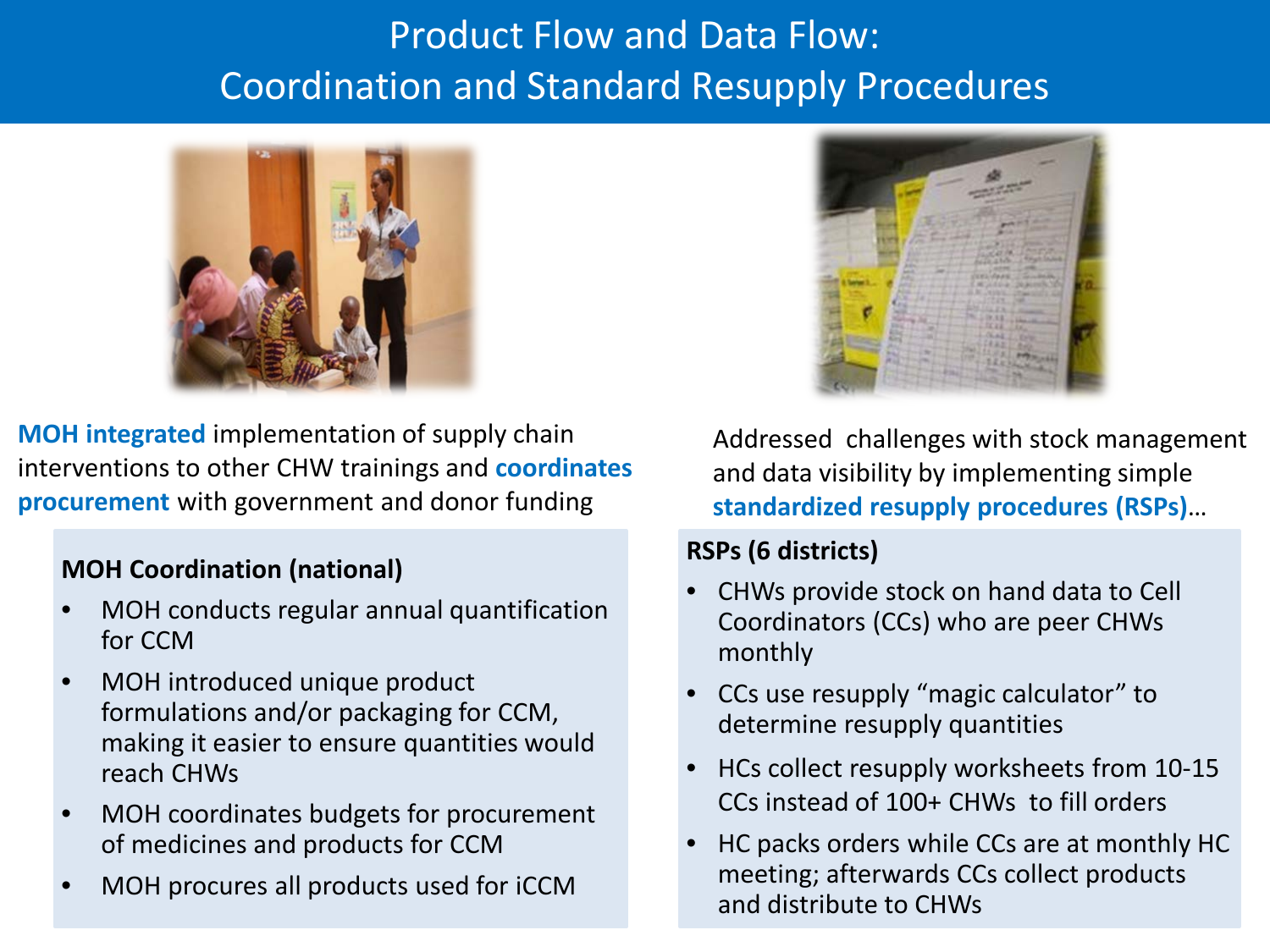## Effective People: Quality Improvement Collaboratives and Supply Chain Incentives

To reinforce the use and practice of the **standardized resupply procedures (RSPs), and promote the skills of the people using them,** paired them with either…

**OR**

**Quality Improvement Teams (QITs)** to test innovations and generate local best practices that can be shared across teams (3 districts)

- HC-based Quality Improvement Teams consisting of CCs, HC and district staff (coaches) aimed at implementing RSPs, and improving product availability
- CCs collect data during supervision
- QITs use data and structured approach to problem solving and action planning

**Supply Chain Incentives** to test payments to existing CHW cooperatives to improve performance of supply chain tasks (3 districts)

- Tested 9 supply chain indicators for tasks carried out by CHWs and CCs
- CCs collected data during supervision visits
- HCs used data to score quarterly and make payments to cooperatives based on performance





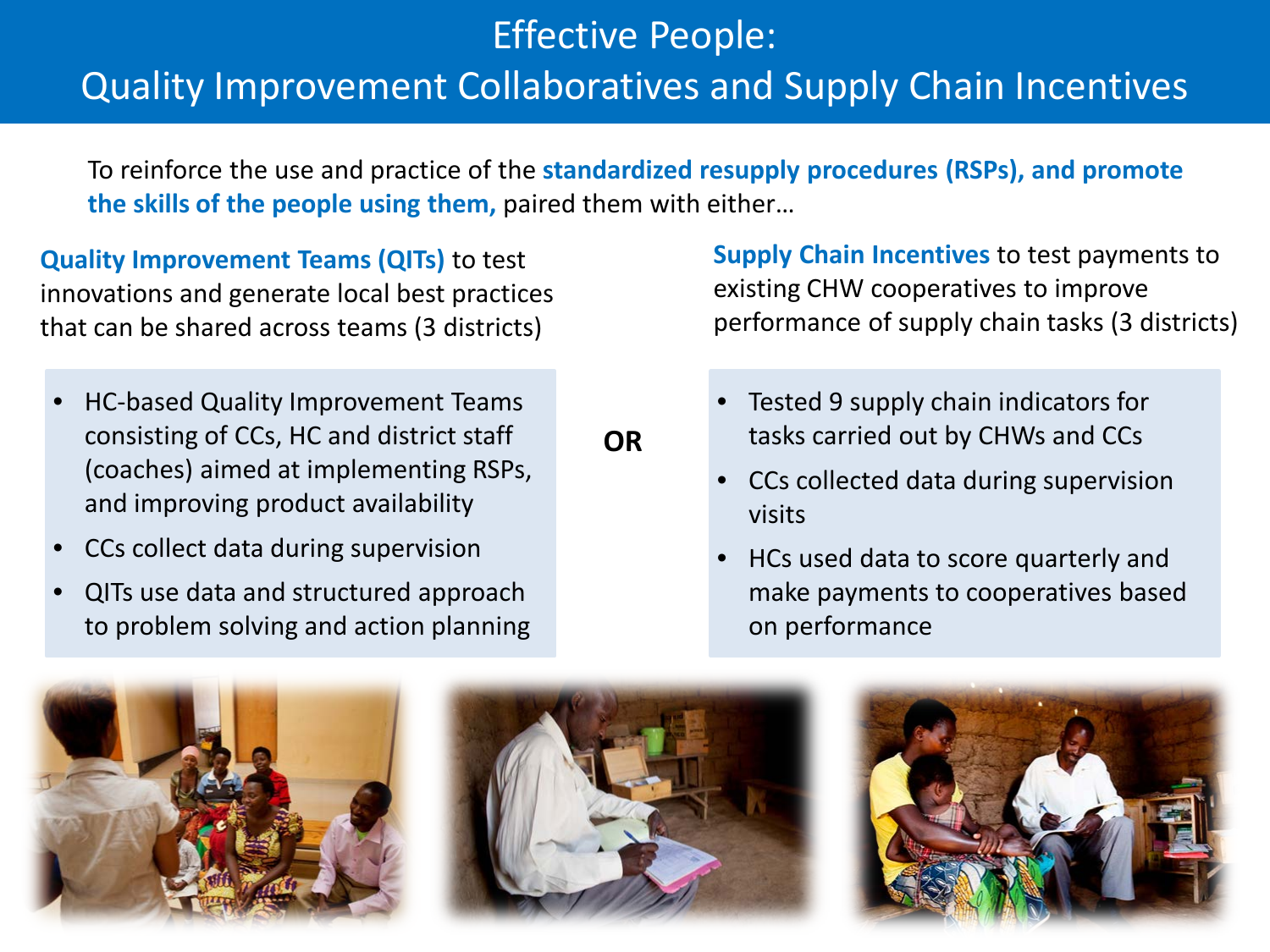**End Result -** By targeting product flow, data flow, and effective people for supply chain management at community level, Rwanda saw quantifiable improvements across the board.

#### **RSP Results**

- Significant difference in stockcard availability with 83%-98% CHWs with stockcards on day of visit compared to 65%-83% in comparison group
- High levels of competency in completing resupply worksheets; 83% CCs were able to enter correct quantities required

#### **QIT Results**

- 75% of expected members attended QIT meetings
- 100% of HCs documented progress using the Monthly Documentation Journal
- 77% of HCs could show their completed Q3 action plan



### **Incentives Results**

- 96% of CCs were able to show complete Supplemental SC checklists in the last quarter
- All three districts showed significant improvement in three SC indicators across 4 quarters

### **Product Availability Results**

re<br>. lc<br>— In both intervention groups in Rwanda, more CHWs had all 5 products in stock on day of visit than the comparison group; the QC group had **25% greater Product Availability,** the IcSCI group had **7% greater Product Availability**.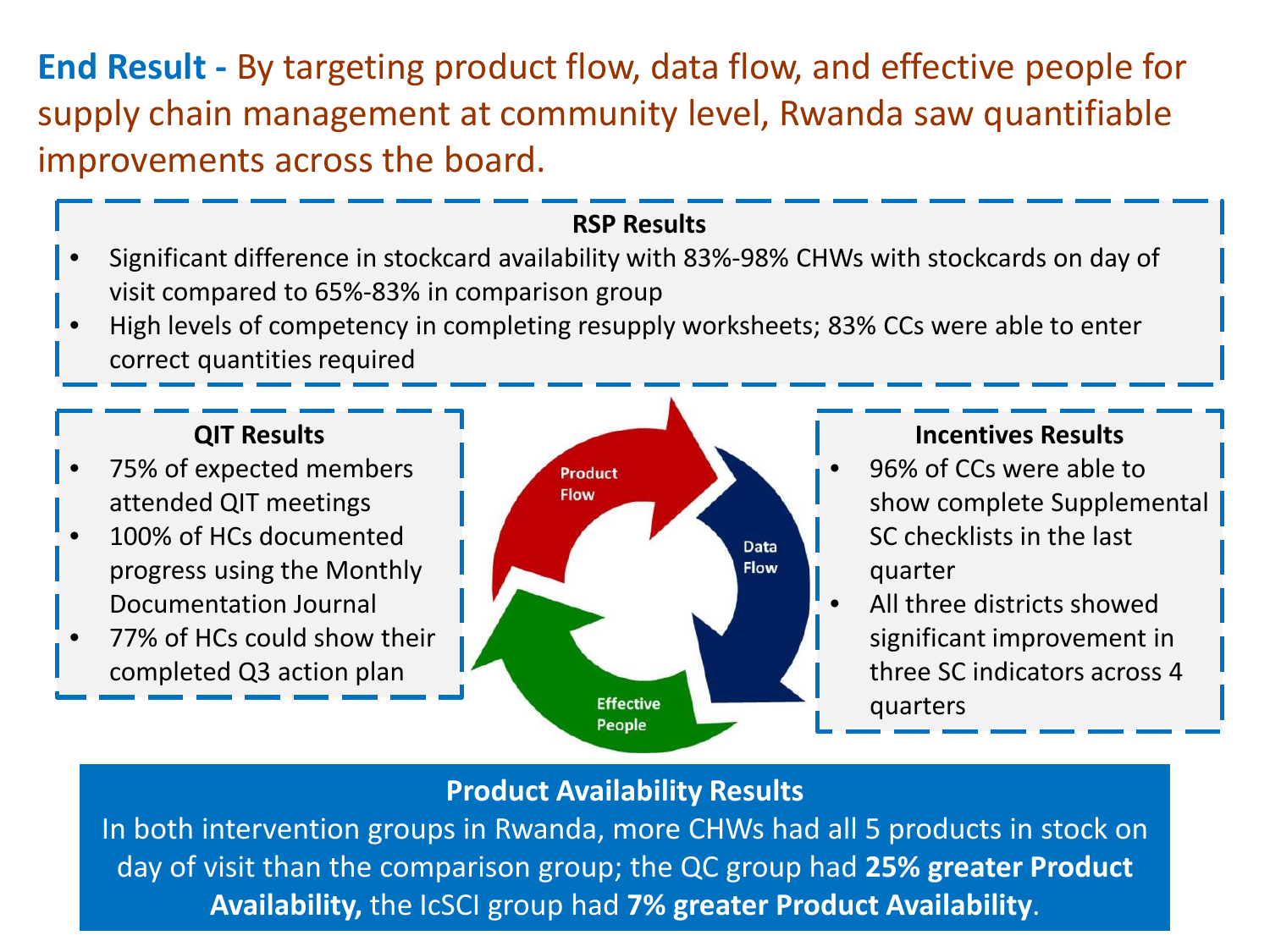### Quality Improvement Teams can be effective with CHWs, but **tools and practices need to be tailored to community level context and needs**

Organizing quarterly learning sessions with opportunities to share across QITs and across districts are very resource intensive and **may not be sustainable for governments to adopt** unless it can be combined with an existing meeting



**The community supply chain indicators built upon existing, robust cPBF structures already established in Rwanda; one supply chain indicator now being added to national cPBF system**

Incentives can be effective with CHWs, but workload to collect data, score, and administer payments needs to be considered; this could work in Rwanda due to:

- Existing structures to support quarterly data collection, score verification, and flow of payments
- Existing awareness of cPBF program and CHWs already organized into cooperatives to receive payments

**FGDs: ...the QIT has built such a good relationship along the entire chain. For me the biggest prize has been to learn how to work on plan and be able to achieve it every month. (Pharmacy Manager, Ngoma)**